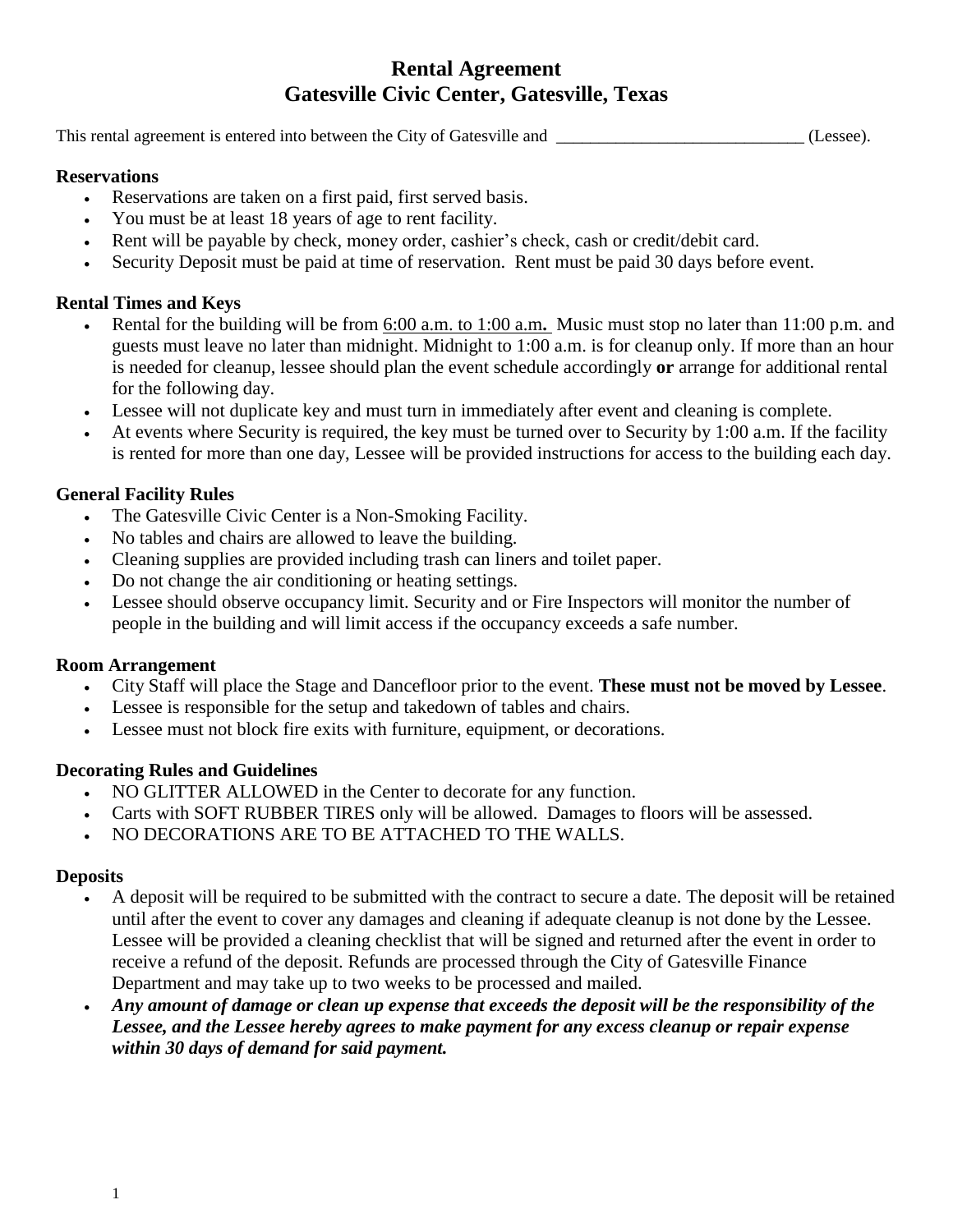## **Deposit and Rental Refunds**

- *Long Term Cancellation* Cancellations prior to 30 days from date of event shall be refunded at 100%. Cancellations must be received in writing.
- *Short Term Cancellation* Cancellations within 30 days of the event shall be charged one half of the rental rate as a cancellation fee. This includes rentals made less than 30 days prior to the event.

## **Automatic forfeiture of deposits will occur under the following conditions:**

- Building is left unsecured (unlocked).
- Smoking in the building.
- Disturbance of the peace (playing music too loud, honking horns, public intoxication, fighting etc.)
- Damage to the facility itself, equipment furnishings, or decorations including damage from the attachment of banners, posters, streamers, signs, etc.
- Trash left in the building or property & around building/parking lot
- The required summoning of the law enforcement due to activities of the participants, at the discretion of the Center's management.
- Failure to adequately clean the facility by the designated time.
- Non compliance with any rules.
- Consumption of alcohol on the premises outside of the time of that security is present.

# **Alcohol Usage**

*In compliance with Texas Alcoholic Beverage Commission regulations, all sales and/or purchases of alcoholic beverages must be contracted through a licensed holder. Lessee or their guests may provide own alcohol at event if sale of alcohol is not contracted with a licensed permit holder. Upon use of alcohol, either by contractor or guests, security is required.*

#### *Gatesville Civic Center Policy concerning events or activities that allow the possession (this includes bringing your own alcoholic beverages) and consumption of ALCOHOLIC BEVERAGES on the Civic Center Property during the term of the Lease:*

- Require a minimum of *two* security guards during the time period of said lease.
- Civic Center Management will arrange for security (when required) with off duty Gatesville police officers. The off duty police officers will be at a cost of \$45.00 per hour per officer, payable directly to the officers at the time of their arrival at the event.
- Cost of said Security Personnel will be paid directly by the Lessee at the beginning of the event. The Lessee understands that this fee is above and in excess of any other building or property lease fee.
- Security Personnel shall be responsible for the security of both inside the Center and outside on any parking, or barn areas.
- The Lessee is fully responsible to monitor the consumption of alcoholic beverages by all persons on the premises. **NO MINORS under any circumstances are to be allowed to consume or possess any type of alcoholic beverages on any property under the terms of this Lease Agreement.** If security personnel observe minors being served or consuming alcohol, such personnel will enforce all laws regarding service of alcohol to or consumption of alcohol by minors.
- Security shall be scheduled from the beginning of the event (the time that guests are expected to arrive) and will remain until the building is secured.

*The City of Gatesville does not discriminate on the basis of race, religion, sex, or national origin. City of Gatesville facilities may not be used for discriminatory, immoral, or illegal purposes.*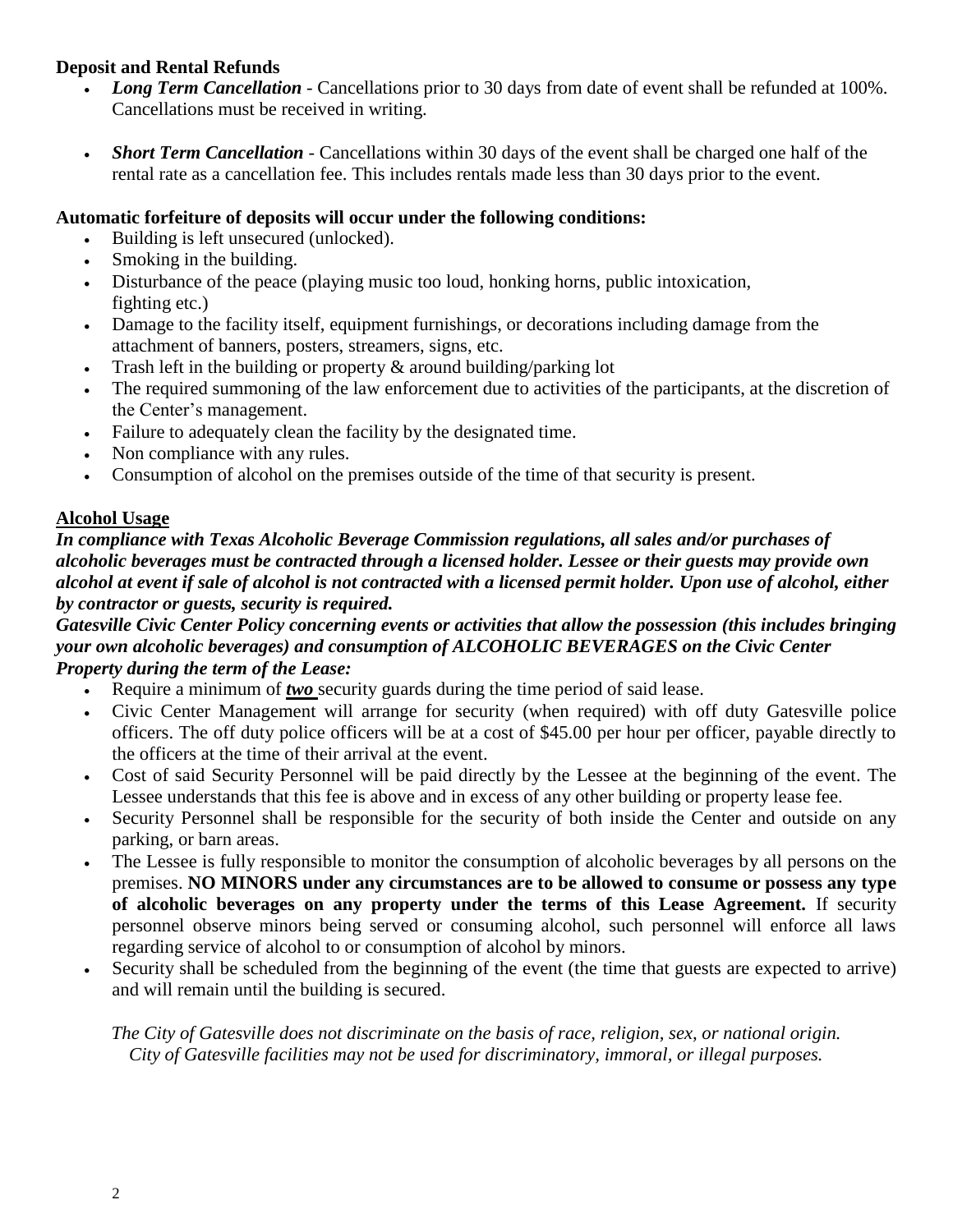# *Application for Rental*

| Space included in rental: Great Room Classroom                                                                                                                                               | Barn                                                                                                                                                                                                                         |  |
|----------------------------------------------------------------------------------------------------------------------------------------------------------------------------------------------|------------------------------------------------------------------------------------------------------------------------------------------------------------------------------------------------------------------------------|--|
| Will alcohol be possessed or consumed? Yes No<br>Will the portable stage be needed? Yes No<br>Will the portable dancefloor be needed? Yes No<br>Will the audio/visual system be used? Yes No | If alcohol is to be possessed (this includes guests bringing their own alcoholic beverages) or consumed, two<br>Gatesville off duty police officers will be present and must be paid directly by the organizer at the event. |  |

#### *\_\_\_\_\_ I have read and understand the rules and regulations for the use of the facility (attached) and agree with the conditions for the return of the deposit. I assume all responsibility for the condition of the facility and agree with the conditions for the return of my deposit.*

Based on the published schedule of rates, Lessee will pay a Security Deposit in the amount of \$\_\_\_\_\_\_\_\_\_ at the time that the rental agreement is submitted. The Rental Fee in the amount of \$\_\_\_\_\_\_\_\_\_\_\_\_ is due no later than \_\_\_\_\_\_\_\_\_\_\_\_\_\_\_\_\_\_\_. Payment will be made directly to the security officers upon their arrival at the event in the amount of \$

Signature of Lessee Date

Representative of Gatesville Civic Center Date

"This contract is performable in Coryell County, Texas, and time is of the essence in interpreting all provisions herein. This agreement and its rights may not be assigned by any Lessee without express written consent of Lessor. This agreement is binding on the heirs, successors, executors and assigns, if any, parties. *No oral amendments to this contract are binding on either party unless reduced to writing and attached or incorporated hereto."*

#### **Please help us track the impact that our Civic Center has on tourism in Gatesville by answering the following questions:**

Will any participants at your event travel from outside of Coryell County to attend the event? Yes No

\_\_\_\_\_\_\_\_\_\_\_\_\_\_\_\_\_\_\_\_\_\_\_\_\_\_\_\_\_\_\_\_\_\_\_\_\_\_\_ \_\_\_\_\_\_\_\_\_\_\_\_\_\_\_\_\_\_

\_\_\_\_\_\_\_\_\_\_\_\_\_\_\_\_\_\_\_\_\_\_\_\_\_\_\_\_\_\_\_\_\_\_\_\_\_\_\_ \_\_\_\_\_\_\_\_\_\_\_\_\_\_\_\_\_\_

Will any participants at your event be staying at a hotel in Gatesville while here for your event? Yes No

| For Civic Center Use Only                              |
|--------------------------------------------------------|
| Security Deposit Paid on<br>by: Check Credit Card Cash |
| Rental Fee Paid on<br>by: Check Credit Card Cash       |
| requested from Finance on<br>Refund of \$              |